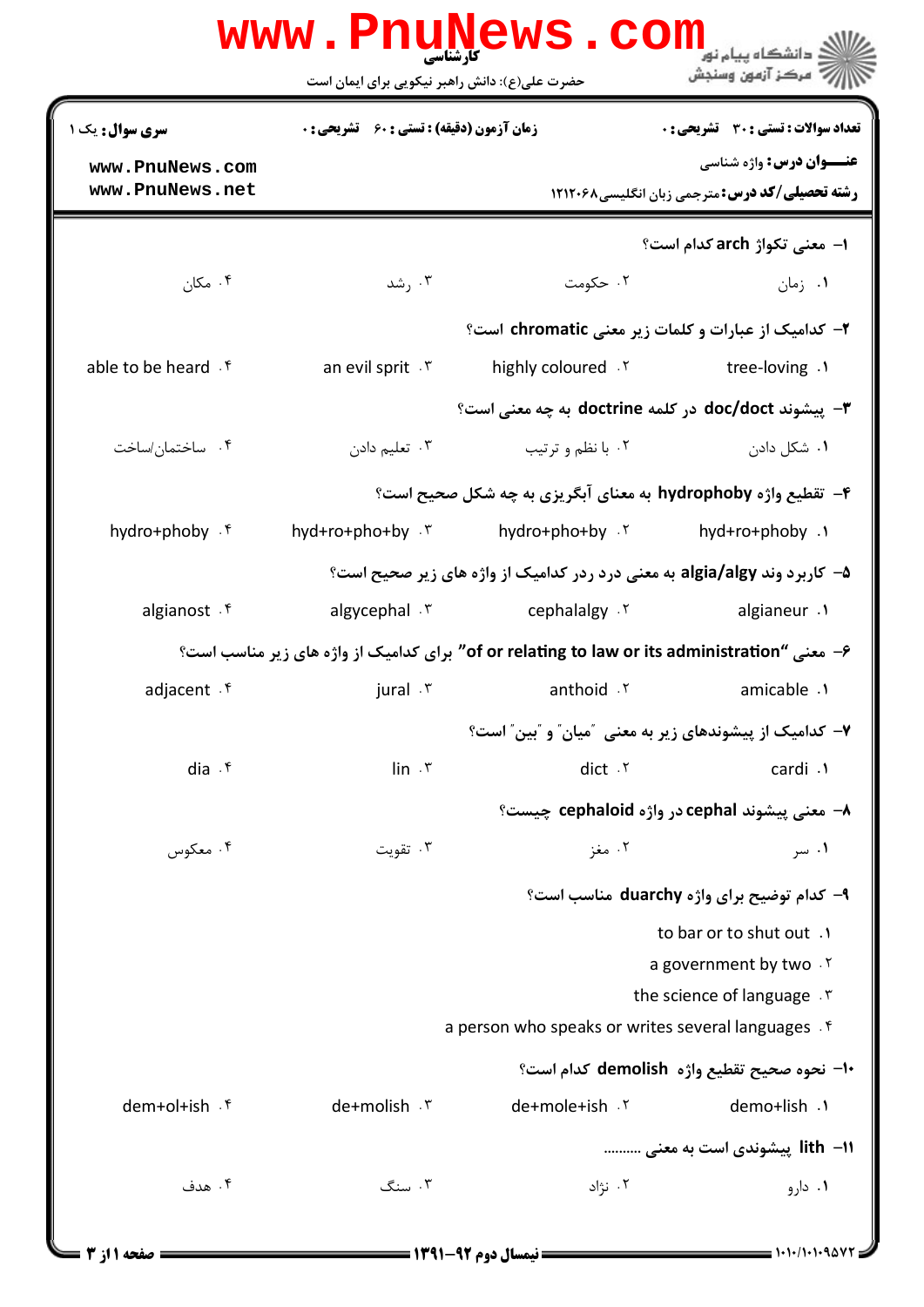|                                                                                                  | کارشناسی<br>حضرت علی(ع): دانش راهبر نیکویی برای ایمان است               | www.PnuNews.com                                                                       | دانشگاه پیام نور<br>' مرڪز آزمون وسنڊش                                                  |  |  |
|--------------------------------------------------------------------------------------------------|-------------------------------------------------------------------------|---------------------------------------------------------------------------------------|-----------------------------------------------------------------------------------------|--|--|
| سری سوال : ۱ یک                                                                                  | <b>زمان آزمون (دقیقه) : تستی : 60 ٪ تشریحی : 0</b>                      |                                                                                       | <b>تعداد سوالات : تستی : 30 ٪ تشریحی : 0</b>                                            |  |  |
| www.PnuNews.com<br>www.PnuNews.net                                                               |                                                                         |                                                                                       | <b>عنـــوان درس:</b> واژه شناسی<br><b>رشته تحصیلی/کد درس: مترجمی زبان انگلیسی311266</b> |  |  |
| <b>۱۲</b> - کدامیک از گزینه های زیر می تواند هم به شکل یک پیشوند و هم به شکل یک واژه به کار رود؟ |                                                                         |                                                                                       |                                                                                         |  |  |
| apt.f                                                                                            | dis.7                                                                   | kino .٢                                                                               | inan .1                                                                                 |  |  |
|                                                                                                  |                                                                         | ۰۱۳ کدامیک از گزینه های زیر معنی پیشوند err نمی باشد؟                                 |                                                                                         |  |  |
| wander .f                                                                                        | stray $\cdot$ $\cdot$                                                   | ramble . ٢                                                                            | grow $\cdot$                                                                            |  |  |
|                                                                                                  |                                                                         | ۰۴- کدامیک از واژه های زیر به معنی «سست و بی حال» است؟                                |                                                                                         |  |  |
| gradatim . f                                                                                     | languid $\cdot$                                                         | cruciform .Y                                                                          | carnage .1                                                                              |  |  |
|                                                                                                  | ۱۵− پیشوند albi در واژه albication به معنی  می باشد.                    |                                                                                       |                                                                                         |  |  |
| ۰۴ سفید                                                                                          | ۰۳ سفیده تخم مرغ                                                        | ۰۲ مواد سفیده ای                                                                      | ۰۱ دارای گلهای سفید                                                                     |  |  |
|                                                                                                  |                                                                         |                                                                                       | ۱۶– کدام توضیح برای واژه eudemonic صحیح است؟                                            |  |  |
|                                                                                                  | intended to aid the memory . Y                                          | viewed as conductive to happiness .                                                   |                                                                                         |  |  |
|                                                                                                  | one holding high rank or office . f<br>divination by means of water . r |                                                                                       |                                                                                         |  |  |
|                                                                                                  |                                                                         |                                                                                       | ۱۷– کدام تقطیع برای واژه fidepromissor صحیح است؟                                        |  |  |
|                                                                                                  | fide+promiss+or . ٢                                                     |                                                                                       | fide+pro+mis+sor .1                                                                     |  |  |
|                                                                                                  | fid+epro+missor . f                                                     |                                                                                       | fide+pro+missor . ٣                                                                     |  |  |
|                                                                                                  |                                                                         |                                                                                       | 18− معنی تکواژ gon چیست؟                                                                |  |  |
| ۰۴ کشتار                                                                                         | ۰۳ کامل                                                                 | ۰۲ گوشه                                                                               | ۰۱ جوانه                                                                                |  |  |
|                                                                                                  |                                                                         | ۱۹- عبارت "belonging to a garden" معنی کدامیک از واژه های زیر است؟                    |                                                                                         |  |  |
| epyllion . f                                                                                     | hortensial . \v                                                         | cacoepy . ٢                                                                           | bovine .1                                                                               |  |  |
|                                                                                                  |                                                                         |                                                                                       | ۲۰– معنی پیشوند cand در واژه candent چیست؟                                              |  |  |
| ۰۴ تششع                                                                                          | ۰۳ اسم رمزی                                                             | ۰۲ یوسته                                                                              | ۰۱ مسری                                                                                 |  |  |
|                                                                                                  |                                                                         | <b>۲۱</b> – ساختار کدامیک از واژه هایی که در آنها واژه glome بکار رفته صحیح نمی باشد؟ |                                                                                         |  |  |
| glomerate . f                                                                                    | conglomerate . ٣                                                        | glomerule .Y                                                                          | glomous .1                                                                              |  |  |
|                                                                                                  |                                                                         |                                                                                       | <b>۲۲- کدام معنی برای واژه acrid صحیح است؟</b>                                          |  |  |
| glowing condition . Y                                                                            |                                                                         | rearing of birds .                                                                    |                                                                                         |  |  |
|                                                                                                  | one who kills his or her brother . f                                    |                                                                                       | bitterly irritating to the feelings . \vari                                             |  |  |
|                                                                                                  |                                                                         |                                                                                       |                                                                                         |  |  |